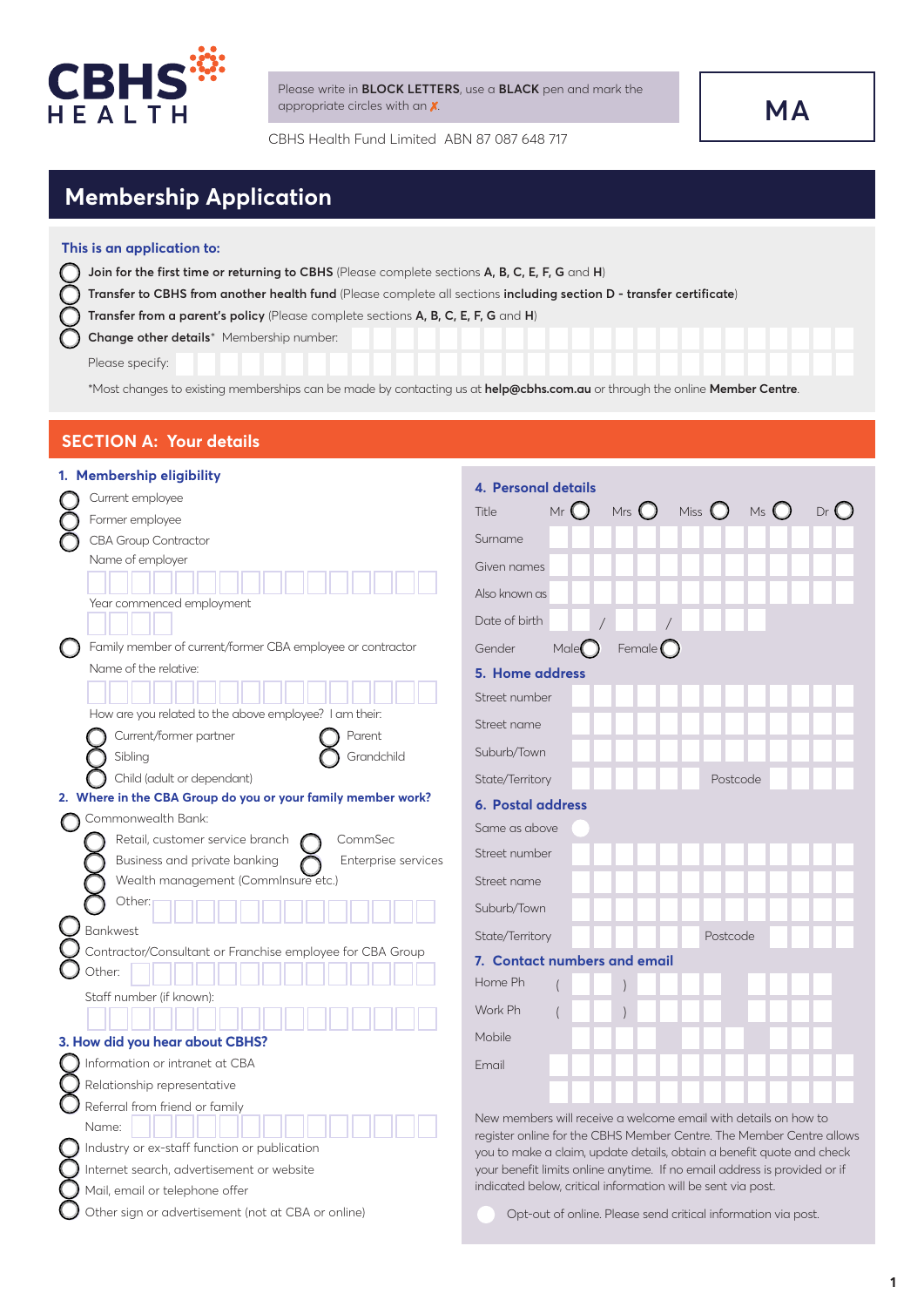### **SECTION B: Payment details**

| 8. How will you pay your contribution to CBHS?                                                                                         | Salary deduction Note: Salary deduction is only available to current full-time CBA Group staff.                                                                     |                                                                                                                                                                                                                                                                      |
|----------------------------------------------------------------------------------------------------------------------------------------|---------------------------------------------------------------------------------------------------------------------------------------------------------------------|----------------------------------------------------------------------------------------------------------------------------------------------------------------------------------------------------------------------------------------------------------------------|
| Health Fund Limited and as specified by CBHS from time to time.                                                                        | I request that my employer deduct health contribution payments from my salary in<br>accordance with the level of CBHS health cover I have chosen, and remit to CBHS | Signature<br>X                                                                                                                                                                                                                                                       |
| CBA/Bankwest employee no.                                                                                                              |                                                                                                                                                                     |                                                                                                                                                                                                                                                                      |
|                                                                                                                                        |                                                                                                                                                                     |                                                                                                                                                                                                                                                                      |
|                                                                                                                                        |                                                                                                                                                                     | Date                                                                                                                                                                                                                                                                 |
| <b>Direct Debit</b><br>Direct Debit Request from a nominated bank account.                                                             |                                                                                                                                                                     |                                                                                                                                                                                                                                                                      |
| Please select the frequency of your debit:<br>CBA pay week<br>Fortnightly<br>Non-pay week                                              | Monthly $\bigcirc$ 15 <sup>th</sup> of month<br><b>OR</b><br>21st of month                                                                                          | I/We request CBHS Health Fund Limited (User ID<br>000 187) to arrange funds to be debited from my/our<br>account through Bulk Electronic Clearing System in<br>accordance with the terms described in the CBHS<br>Direct Debit Request Service Agreement as detailed |
| Which account should CBHS deduct your contributions from?<br>Bank name                                                                 |                                                                                                                                                                     | on the CBHS website cbhs.com.au.                                                                                                                                                                                                                                     |
| Account name                                                                                                                           |                                                                                                                                                                     | Signature - Account holder 1                                                                                                                                                                                                                                         |
|                                                                                                                                        |                                                                                                                                                                     | X                                                                                                                                                                                                                                                                    |
| Account type                                                                                                                           |                                                                                                                                                                     | Date                                                                                                                                                                                                                                                                 |
| <b>BSB</b> number                                                                                                                      |                                                                                                                                                                     | Signature - Account holder 2 (If applicable)                                                                                                                                                                                                                         |
|                                                                                                                                        |                                                                                                                                                                     |                                                                                                                                                                                                                                                                      |
|                                                                                                                                        |                                                                                                                                                                     | Х                                                                                                                                                                                                                                                                    |
| Account number                                                                                                                         |                                                                                                                                                                     | Date                                                                                                                                                                                                                                                                 |
| Invoice - Invoice can be paid online using BPAY or BPoint.                                                                             |                                                                                                                                                                     |                                                                                                                                                                                                                                                                      |
| How often will you pay your contributions?                                                                                             |                                                                                                                                                                     |                                                                                                                                                                                                                                                                      |
| Quarterly (3 month period)                                                                                                             |                                                                                                                                                                     | If you wish to pay via BPAY, you will be sent an                                                                                                                                                                                                                     |
| Half-yearly (6 month period)                                                                                                           |                                                                                                                                                                     | invoice for your nominated contribution period.                                                                                                                                                                                                                      |
| Yearly (12 month period)                                                                                                               |                                                                                                                                                                     |                                                                                                                                                                                                                                                                      |
| 9. Benefits                                                                                                                            |                                                                                                                                                                     |                                                                                                                                                                                                                                                                      |
| CBHS pays benefits for paid accounts directly to your bank account.                                                                    |                                                                                                                                                                     |                                                                                                                                                                                                                                                                      |
| Please nominate an account to which CBHS should credit any benefits.<br>Same as direct debit account in Question 8 > Go to Question 10 |                                                                                                                                                                     |                                                                                                                                                                                                                                                                      |
| Other account (Please provide details below)                                                                                           |                                                                                                                                                                     |                                                                                                                                                                                                                                                                      |
| Bank name                                                                                                                              |                                                                                                                                                                     |                                                                                                                                                                                                                                                                      |
|                                                                                                                                        |                                                                                                                                                                     |                                                                                                                                                                                                                                                                      |
| Account name                                                                                                                           |                                                                                                                                                                     |                                                                                                                                                                                                                                                                      |
|                                                                                                                                        |                                                                                                                                                                     |                                                                                                                                                                                                                                                                      |
| Account type                                                                                                                           |                                                                                                                                                                     |                                                                                                                                                                                                                                                                      |
|                                                                                                                                        |                                                                                                                                                                     |                                                                                                                                                                                                                                                                      |
| <b>BSB</b> number                                                                                                                      | Account number                                                                                                                                                      |                                                                                                                                                                                                                                                                      |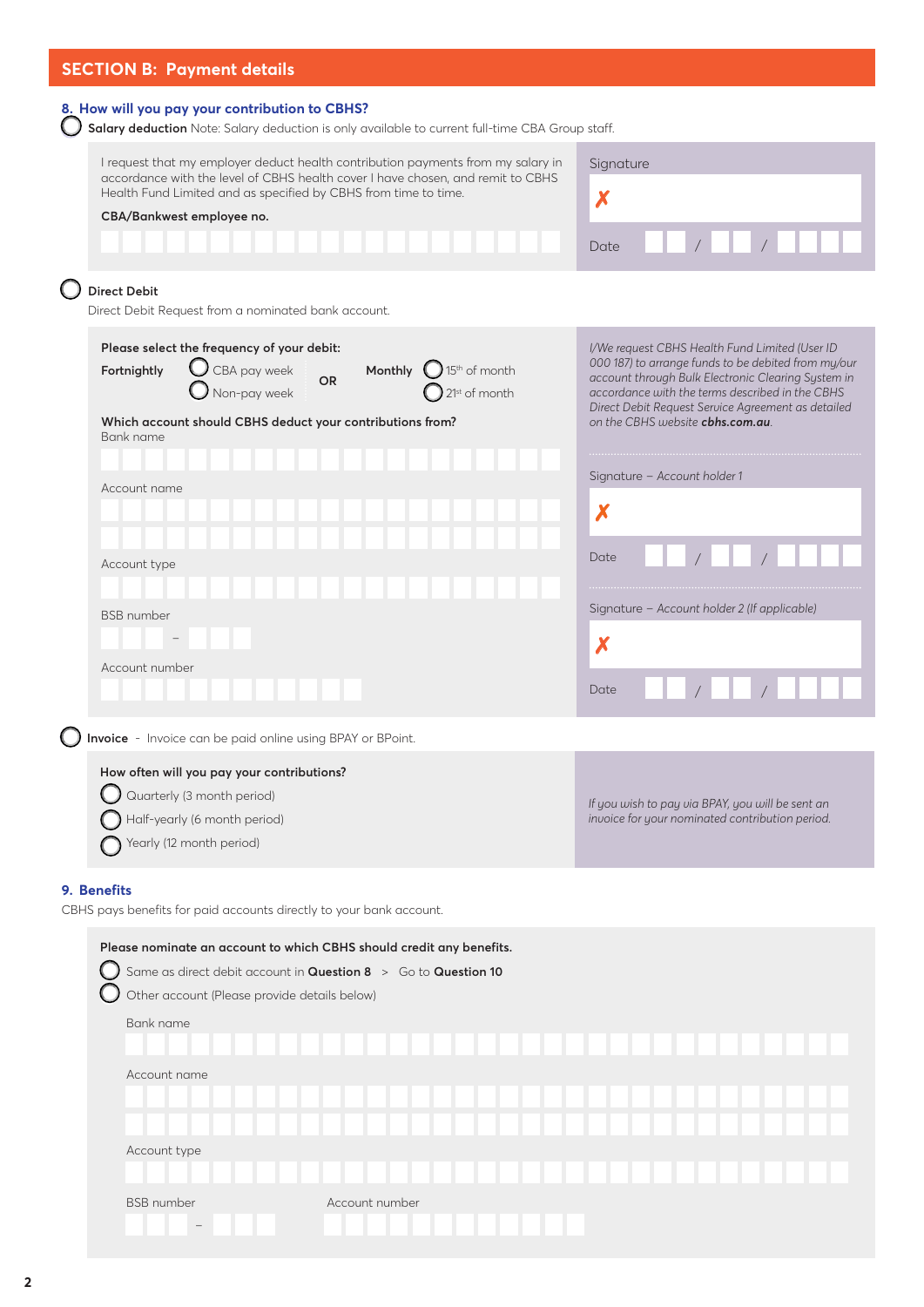| <b>SECTION C: Your membership details</b>                                                                                                                                                                                  |                                                                                                                                                                           |                                                                             |                                                                                                                                                     |  |  |  |  |  |  |
|----------------------------------------------------------------------------------------------------------------------------------------------------------------------------------------------------------------------------|---------------------------------------------------------------------------------------------------------------------------------------------------------------------------|-----------------------------------------------------------------------------|-----------------------------------------------------------------------------------------------------------------------------------------------------|--|--|--|--|--|--|
| 10. What type of cover do you require?<br>Couple<br>Single<br>Non-Student Dependant Family* > Go to Question 11b<br>11a. Please select your health cover options for single, couple, single parent of family health cover. | $\bigcirc$ Family<br>Single Parent Family<br>$\left( \begin{array}{c} 1 \end{array} \right)$<br>Please read the product sheets available for each cover prior to joining. |                                                                             | Non-Student Dependant Single Parent Family* > Go to Question 11b                                                                                    |  |  |  |  |  |  |
| <b>PACKAGE COVER</b> Includes Hospital and Extras cover.                                                                                                                                                                   |                                                                                                                                                                           |                                                                             |                                                                                                                                                     |  |  |  |  |  |  |
| <b>FlexiSaver (Basic Plus)</b>                                                                                                                                                                                             | <b>KickStart (Basic Plus)</b>                                                                                                                                             | StepUp (Bronze Plus)                                                        | Prestige (Gold)                                                                                                                                     |  |  |  |  |  |  |
|                                                                                                                                                                                                                            | HOSPITAL ONLY Pays benefits towards admitted hospital services                                                                                                            |                                                                             |                                                                                                                                                     |  |  |  |  |  |  |
| <b>Basic Plus Hospital</b><br>\$0 excess<br>\$500 excess per admission $\bigcirc$<br>\$750 excess per admission                                                                                                            | <b>Limited Hospital (Bronze Plus)</b><br>\$0 co-payment per day<br>$\cup$<br>\$70 co-payment per day<br>\$100 co-payment per day                                          | <b>Active Hospital (Silver Plus)</b><br>$\bigcirc$ \$100 co-payment per day | <b>Comprehensive Hospital (Gold)</b><br>\$0 co-payment per day<br>\$70 co-payment per day<br>\$100 co-payment per day<br>\$750 excess per admission |  |  |  |  |  |  |
|                                                                                                                                                                                                                            | <b>EXTRAS ONLY</b> Pays benefits towards extras cover services                                                                                                            |                                                                             |                                                                                                                                                     |  |  |  |  |  |  |
| <b>Essential Extras</b>                                                                                                                                                                                                    | <b>Intermediate Extras</b>                                                                                                                                                | <b>Top Extras</b>                                                           |                                                                                                                                                     |  |  |  |  |  |  |
| <b>OTHER COVER</b><br>Ambulance cover only                                                                                                                                                                                 | <b>Overseas Visitors Cover</b><br>(457 or 485 Visas only)                                                                                                                 |                                                                             |                                                                                                                                                     |  |  |  |  |  |  |
|                                                                                                                                                                                                                            | If you have already completed 11a, please proceed to Question 11c                                                                                                         |                                                                             |                                                                                                                                                     |  |  |  |  |  |  |
| 11b. Please select your Non-Student Dependant Cover.                                                                                                                                                                       | Please read the product sheets available for each cover prior to joining.                                                                                                 |                                                                             |                                                                                                                                                     |  |  |  |  |  |  |
| PACKAGE COVER Includes Hospital and Extras cover.                                                                                                                                                                          |                                                                                                                                                                           |                                                                             |                                                                                                                                                     |  |  |  |  |  |  |
| Prestige (Gold)                                                                                                                                                                                                            |                                                                                                                                                                           |                                                                             |                                                                                                                                                     |  |  |  |  |  |  |
|                                                                                                                                                                                                                            | HOSPITAL ONLY Pays benefits towards admitted hospital services                                                                                                            |                                                                             |                                                                                                                                                     |  |  |  |  |  |  |
| <b>Limited Hospital (Bronze Plus)</b><br>\$0 co-payment per day<br>\$70 co-payment per day<br>\$100 co-payment per day                                                                                                     | <b>Comprehensive Hospital (Gold)</b><br>\$0 co-payment per day<br>\$70 co-payment per day<br>\$100 co-payment per day<br>\$750 excess per admission                       |                                                                             |                                                                                                                                                     |  |  |  |  |  |  |
| <b>Intermediate Extras</b>                                                                                                                                                                                                 | <b>EXTRAS ONLY</b> Pays benefits towards extras cover services                                                                                                            |                                                                             |                                                                                                                                                     |  |  |  |  |  |  |
|                                                                                                                                                                                                                            | <b>Top Extras</b>                                                                                                                                                         |                                                                             |                                                                                                                                                     |  |  |  |  |  |  |

**†** This cover is available as **Single** and **Couple only**. All other covers are available as: **Single**, **Couple**, **Family** or **Single Parent Family.**

### **\* What is Non-Student Dependant Cover?**

Non-Student Dependant cover allows you to have your children on your policy who are:

- between the ages of 18 to 25 and do not have a spouse
- not a full-time student at a school, college, or university or undertaking an apprenticeship

(Note: Choosing Non-Student Dependant cover will incur an additional cost to your premium)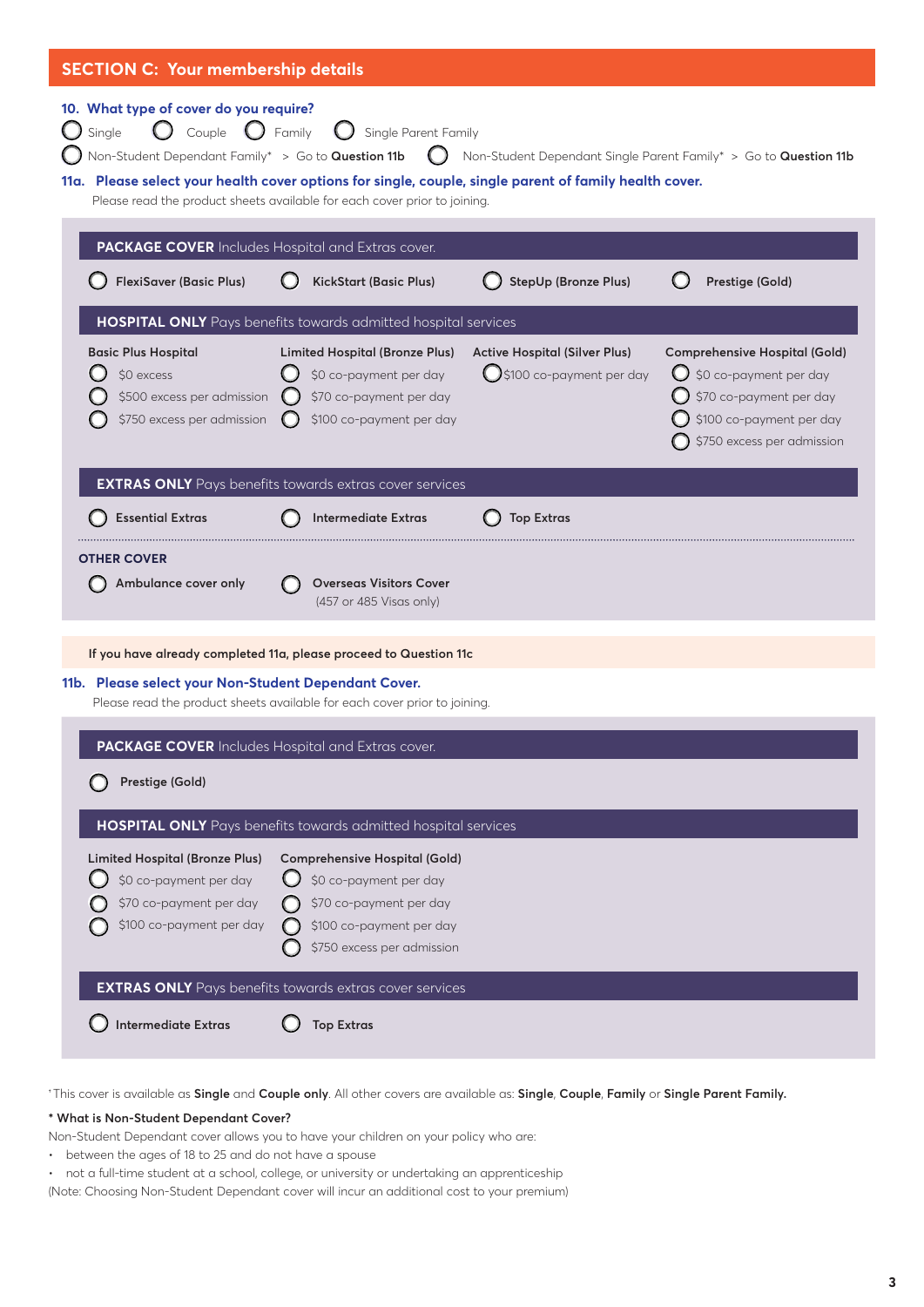### **11c. Please provide details of ALL other family members to be covered if applicable.**

If more space is required, please attach a separate sheet.

| Given name | Middle<br>Initial | Surname | Relationship | Gender | Date of birth |  |
|------------|-------------------|---------|--------------|--------|---------------|--|
|            |                   |         | Partner      |        |               |  |
|            |                   |         | ∩hild        |        |               |  |
|            |                   |         | Child        |        |               |  |
|            |                   |         | Child        |        |               |  |
| .          |                   |         |              |        |               |  |

### **Partner authority**

Do you authorise your partner, as named above, to operate this membership?  $\bigcirc$  Yes  $\bigcirc$  Yes  $\bigcirc$  No Is vour partner a current or former employee of the CBA Group?  $\bigcirc$  Yes  $\bigcirc$  No Is your partner a current or former employee of the CBA Group?

| 5 |  |  |  |
|---|--|--|--|
|   |  |  |  |
| ż |  |  |  |

### **12.Please provide details of any dependants named above who are 18–24 years old, full-time students without a live-in partner:**

If more space is required, please attach a separate sheet.

| Student's name   | Student's name   |
|------------------|------------------|
|                  |                  |
| Institution name | Institution name |
|                  |                  |

### **13. Please provide details of any dependants named above who are 18–24 years old, non-student without a live-in partner:**

*Note: By keeping your non-student dependant on your cover you will incur an additional cost to your premium.*  If more space is required, please attach a separate sheet.

Full name of first non-student dependant:

| Full name of second non-student dependant: |  |  |  |  |  |  |  |  |  |  |  |  |  |  |  |  |  |
|--------------------------------------------|--|--|--|--|--|--|--|--|--|--|--|--|--|--|--|--|--|
|                                            |  |  |  |  |  |  |  |  |  |  |  |  |  |  |  |  |  |

### **14. When would you like your membership to commence?**

As soon as your application is received *Note: An adjusting payment may be required to cover days preceding your first deduction*

 $\bigcirc$  From the date of the first direct debit or salary deduction after your application is received

 $\bigcap$  From this date in the future  $\bigcup$  /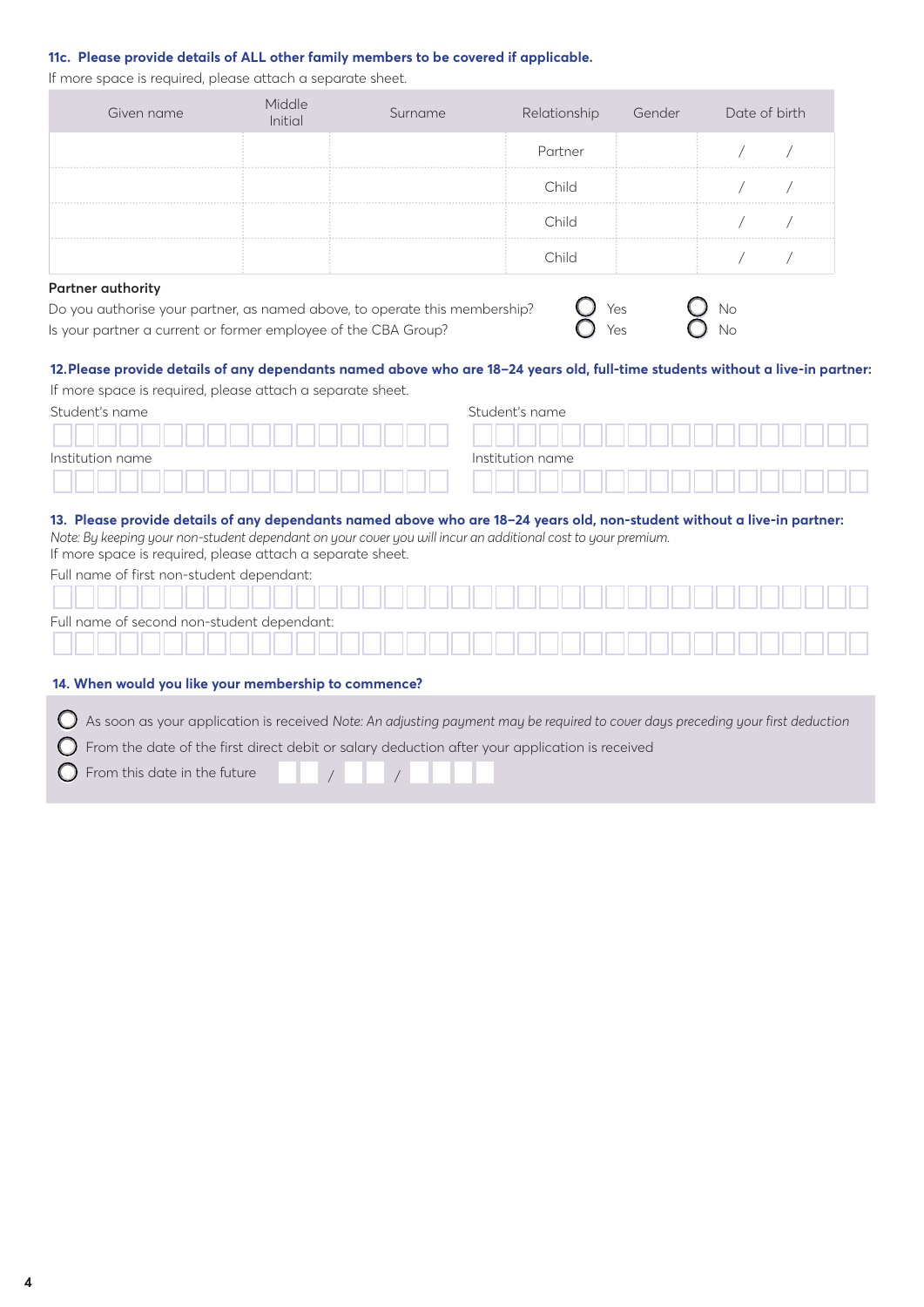

If you or your partner are transferring from another registered Health Fund, CBHS will cancel your existing health fund membership for you. Waiting periods are waived only if you transfer to an equivalent level of cover and have served all waiting periods with your existing fund. Benefits cannot be paid until your previous fund forwards a transfer certificate to CBHS.



If you and your partner are transferring from separate memberships, you will each need to complete a Transfer Certificate. Download additional forms from **cbhs.com.au**

### **Existing fund details**

| Fund name                                                                                                                                                                                                                                                                                                                                                                                                                                                                         |               |                                |               |  |
|-----------------------------------------------------------------------------------------------------------------------------------------------------------------------------------------------------------------------------------------------------------------------------------------------------------------------------------------------------------------------------------------------------------------------------------------------------------------------------------|---------------|--------------------------------|---------------|--|
| Membership number                                                                                                                                                                                                                                                                                                                                                                                                                                                                 |               |                                |               |  |
| Date CBHS cover will commence                                                                                                                                                                                                                                                                                                                                                                                                                                                     |               |                                |               |  |
| Member's details                                                                                                                                                                                                                                                                                                                                                                                                                                                                  |               |                                |               |  |
| Title                                                                                                                                                                                                                                                                                                                                                                                                                                                                             | $\bigcirc$ Mr | $O$ Mrs $O$ Miss $O$ Ms $O$ Dr |               |  |
| Surname                                                                                                                                                                                                                                                                                                                                                                                                                                                                           |               |                                |               |  |
| Given names                                                                                                                                                                                                                                                                                                                                                                                                                                                                       |               |                                |               |  |
| Date of birth                                                                                                                                                                                                                                                                                                                                                                                                                                                                     |               |                                |               |  |
| I hereby authorise CBHS Health Fund Limited to terminate my<br>membership with your organisation (if still current) and/or obtain<br>details about my membership, including my eligibility for a 35%<br>or 40% Rebate under the increased Private Health Insurance<br>Rebate. If applicable, any refund of contributions paid in advance<br>of the date my CBHS cover commences should be sent to the<br>recorded address.<br>Please provide information to CBHS about:<br>Myself |               | My partner                     | My dependants |  |
| Signature                                                                                                                                                                                                                                                                                                                                                                                                                                                                         |               |                                |               |  |
|                                                                                                                                                                                                                                                                                                                                                                                                                                                                                   |               |                                |               |  |
| Date                                                                                                                                                                                                                                                                                                                                                                                                                                                                              |               |                                |               |  |

*\* The person signing this form must have legal responsibility for the "other fund" membership.*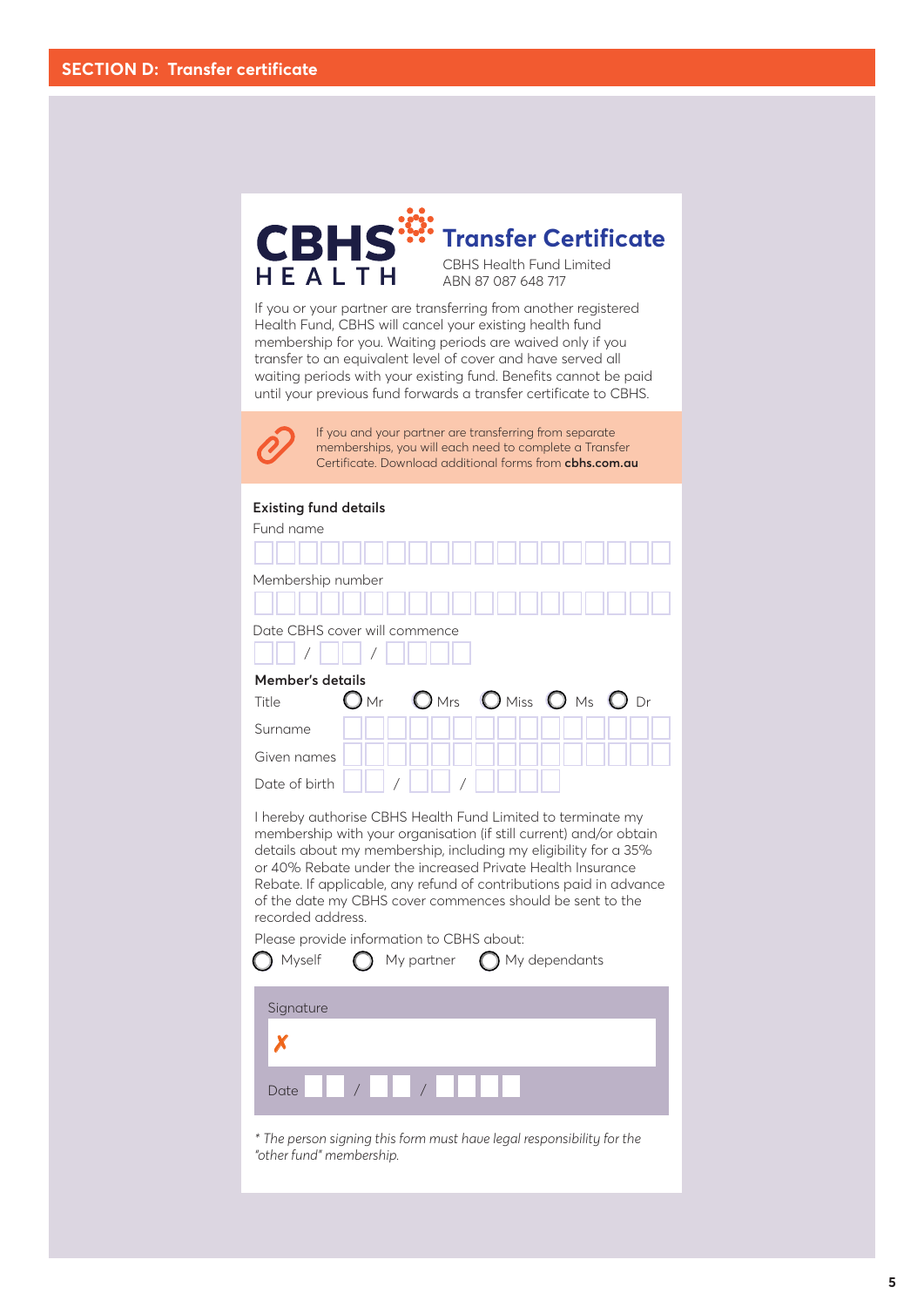**15. Would you like to participate in the Australian Government Rebate on Private Health Insurance by reducing your premium?**

 $\bigcirc$  Yes  $\bigcirc$  No > go to **Question 16** 

### **Introduction**

- **•** Page 6 and 7 may be provided to the Australian Government for the purpose of applying to receive or change the Australian Government Rebate on Private Health Insurance as a reduced premium
- **•** All the people listed on the policy must be eligible to claim Medicare for you to receive the rebate as a reduced premium.
- **•** Policy holders must nominate the income tier to which they believe they are entitled.
- **•** If a policy holder claims an income tier above their actual entitlement, a recovery of monies will occur through the Australian Taxation Office (ATO) as a tax debt.
- **•** If a policy holder claims an income tier below their actual entitlement, a refund will occur through the ATO as a tax credit.
- **•** If at any stage you wish to stop receiving or wish to nominate a new income tier for the Australian Government Rebate on Private Health Insurance as a reduced premium, you must notify your health fund as soon as possible.

#### **For more information**

For more information about the Australian Government Rebate on Private Health Insurance, go to privatehealth.gov.au. Questions about Medicare eligibility can be made at any Human Services' Service Centre or by calling 132 011.

**Note:** Call charges apply – calls from mobile phones may be charged at a higher rate.

If you are unsure whether you are eligible for Medicare, go to www.humanservices.gov.au/customer/services/medicare/medicare-card for more information.

#### **Claimant's details**

| Name of private health fund |  |
|-----------------------------|--|
|-----------------------------|--|

|  | $C$ $B$ $H$ $S$ |  |                                                           |  |  |  |  |  |
|--|-----------------|--|-----------------------------------------------------------|--|--|--|--|--|
|  |                 |  | Health fund membership number (if new member leave blank) |  |  |  |  |  |

| فسنا استناقتنا استناقتنا استناقت واستواضعا استواد |  |  |
|---------------------------------------------------|--|--|

### **Are you covered by the policy?**

| No. | Applicants not covered by the policy cannot claim       |
|-----|---------------------------------------------------------|
|     | the Australian Government Rebate on Private Health      |
|     | Insurance (excluding child only policies) and employers |
|     | and trustees of organisations cannot claim the          |
|     | Australian Government Rebate on Private Health          |
|     | Insurance on policies paid on behalf of employees.      |

| Yes Date premium reduction to commence                            |
|-------------------------------------------------------------------|
| $\vert$ / $\vert$ $\vert$ $\vert$ $\vert$ $\vert$ $\vert$ $\vert$ |
| Medicare card number                                              |
|                                                                   |
| Expiry $D  D  /  M  M  /  Y  Y  Y $ Ref no.                       |

Green Medicare cards require expiry date in MM/YYYY format. Blue & Yellow Medicare cards require expiry date in DD/MM/YYYY format.

| <b>Surname</b> (Full name as it appears on your Medicare card)       |  |  |  |  |
|----------------------------------------------------------------------|--|--|--|--|
|                                                                      |  |  |  |  |
| <b>Given name(s)</b> (Full name as it appears on your Medicare card) |  |  |  |  |
| .                                                                    |  |  |  |  |
| Permanent address                                                    |  |  |  |  |

## Street Suburb/Town State/Territory **Postcode**

| <b>Postal address</b> (same as above () ) |  |
|-------------------------------------------|--|
|                                           |  |

Gender **O**Male **O**Female

| Street          |          |
|-----------------|----------|
| Suburb/Town     |          |
| State/Territory | Postcode |
| Daytime phone ( |          |
| Date of birth   |          |

### **Details of people covered by the policy**

| Provide details of all people covered by the policy |  |
|-----------------------------------------------------|--|
| (do not include yourself)                           |  |

| Person 1        |              |                                                                                                                                                                                                                                                                                                                                                                                                                                                                                                                                                                                                               |  |
|-----------------|--------------|---------------------------------------------------------------------------------------------------------------------------------------------------------------------------------------------------------------------------------------------------------------------------------------------------------------------------------------------------------------------------------------------------------------------------------------------------------------------------------------------------------------------------------------------------------------------------------------------------------------|--|
| Surname         |              |                                                                                                                                                                                                                                                                                                                                                                                                                                                                                                                                                                                                               |  |
| Given name(s)   |              |                                                                                                                                                                                                                                                                                                                                                                                                                                                                                                                                                                                                               |  |
| Date of birth   |              |                                                                                                                                                                                                                                                                                                                                                                                                                                                                                                                                                                                                               |  |
| Gender          |              | $\big)$ Male $\bigcirc$ Female                                                                                                                                                                                                                                                                                                                                                                                                                                                                                                                                                                                |  |
| Dependant child | No           | Yes                                                                                                                                                                                                                                                                                                                                                                                                                                                                                                                                                                                                           |  |
| Person 2        |              |                                                                                                                                                                                                                                                                                                                                                                                                                                                                                                                                                                                                               |  |
| Surname         |              |                                                                                                                                                                                                                                                                                                                                                                                                                                                                                                                                                                                                               |  |
| Given name(s)   |              |                                                                                                                                                                                                                                                                                                                                                                                                                                                                                                                                                                                                               |  |
| Date of birth   |              |                                                                                                                                                                                                                                                                                                                                                                                                                                                                                                                                                                                                               |  |
| Gender          |              |                                                                                                                                                                                                                                                                                                                                                                                                                                                                                                                                                                                                               |  |
| Dependant child |              | $\begin{array}{c c} \begin{matrix} \text{\Large $\diagup$} \\ \text{\Large $\diagup$} \end{matrix} & \begin{matrix} \text{\Large $\diagup$} \\ \text{\Large $\diagup$} \end{matrix} & \begin{matrix} \text{\Large $\diagup$} \\ \text{\Large $\diagup$} \end{matrix} & \begin{matrix} \text{\Large $\diagup$} \\ \text{\Large $\diagup$} \end{matrix} & \begin{matrix} \text{\Large $\diagup$} \\ \text{\Large $\diagup$} \end{matrix} & \begin{matrix} \text{\Large $\diagup$} \\ \text{\Large $\diagup$} \end{matrix} & \begin{matrix} \text{\Large $\diagup$} \\ \text{\Large $\diagup$} \end{matrix} & \$ |  |
| Person 3        |              |                                                                                                                                                                                                                                                                                                                                                                                                                                                                                                                                                                                                               |  |
| Surname         |              |                                                                                                                                                                                                                                                                                                                                                                                                                                                                                                                                                                                                               |  |
| Given name(s)   |              |                                                                                                                                                                                                                                                                                                                                                                                                                                                                                                                                                                                                               |  |
| Date of birth   |              |                                                                                                                                                                                                                                                                                                                                                                                                                                                                                                                                                                                                               |  |
| Gender          |              | $\overbrace{\bigcirc}^{\text{Male}}$ Male $\overbrace{\bigcirc}^{\text{Female}}$                                                                                                                                                                                                                                                                                                                                                                                                                                                                                                                              |  |
| Dependant child |              |                                                                                                                                                                                                                                                                                                                                                                                                                                                                                                                                                                                                               |  |
| Person 4        |              |                                                                                                                                                                                                                                                                                                                                                                                                                                                                                                                                                                                                               |  |
| Surname         |              |                                                                                                                                                                                                                                                                                                                                                                                                                                                                                                                                                                                                               |  |
| Given name(s)   |              |                                                                                                                                                                                                                                                                                                                                                                                                                                                                                                                                                                                                               |  |
| Date of birth   |              |                                                                                                                                                                                                                                                                                                                                                                                                                                                                                                                                                                                                               |  |
| Gender          |              | $\bigcirc$ Male $\bigcirc$ Female                                                                                                                                                                                                                                                                                                                                                                                                                                                                                                                                                                             |  |
| Dependant child | $\bigcup$ No | $\bigcup$ Yes                                                                                                                                                                                                                                                                                                                                                                                                                                                                                                                                                                                                 |  |
|                 |              |                                                                                                                                                                                                                                                                                                                                                                                                                                                                                                                                                                                                               |  |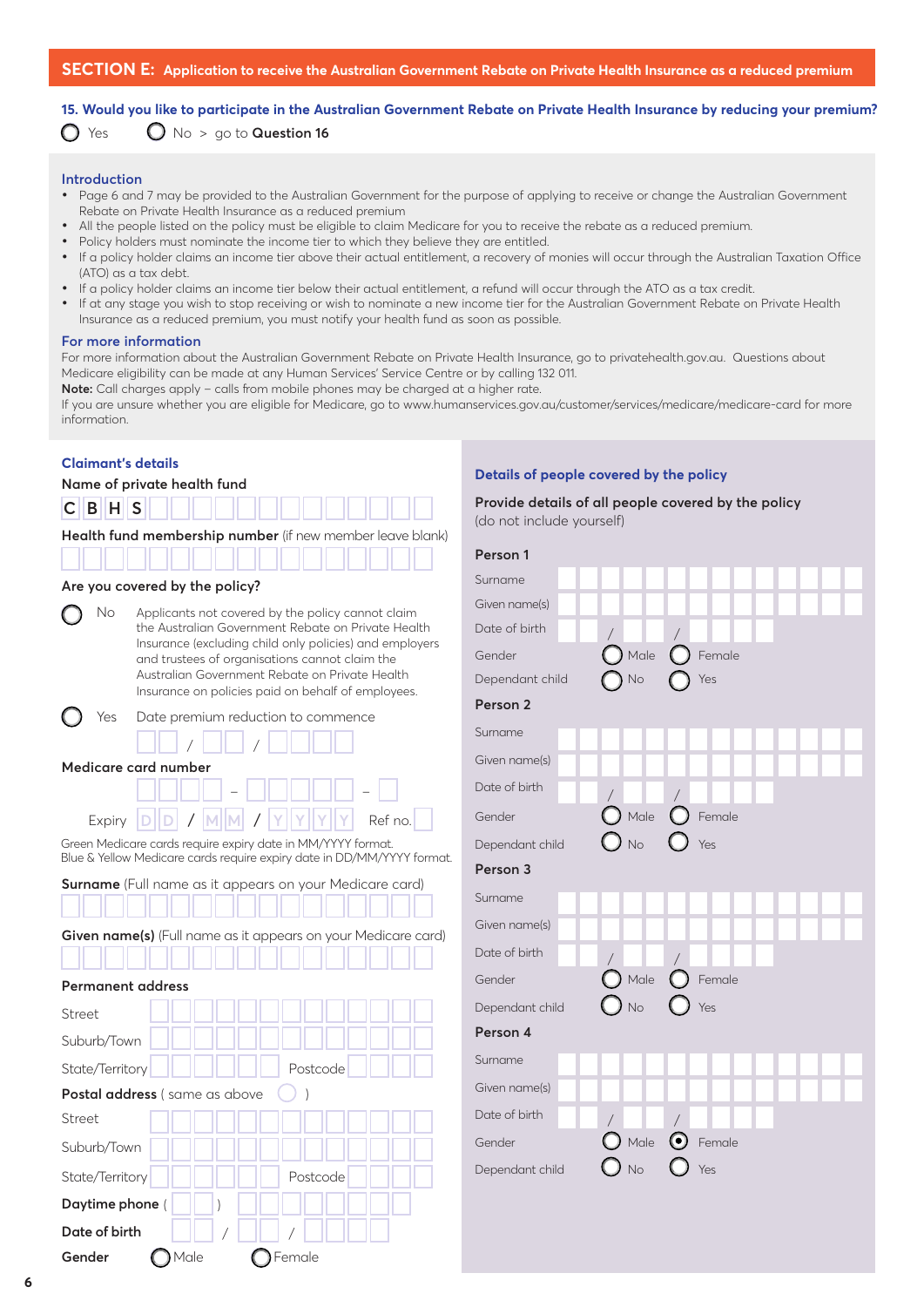



If there are more people covered by the policy, attach a separate sheet with details.

### **Are all the people on the policy listed on a Medicare card or entitled to a Medicare card?**

 $Y_{PS}$   $\bigcirc$  No

|                | <b>Base</b><br><b>Tier</b> |              | $\bigcap$ Tier 1 $\bigcap$ Tier 2 $\bigcap$ Tier 3 |              |
|----------------|----------------------------|--------------|----------------------------------------------------|--------------|
| <b>Singles</b> | \$90 000                   | \$90 001 to  | \$105 001 to                                       | \$140 001 or |
|                | or less                    | \$105 000    | \$140 000                                          | more         |
| Family/        | \$180 000                  | \$180 001 to | \$210 001 to                                       | \$280 001    |
| Couples        | or less                    | \$210 000    | \$280 000                                          | or more      |

### **Please selected your income tier:**

### **Privacy notice**

Your personal information is protected by law (including the *Privacy Act 1988*) and is collected by the Australian Government Department of Human Services for the assessment and administration of payments and services. This information is required to process your application or claim.

Your information may be used by the department, or given to other parties where you have agreed to that, or where it is required or authorised by law (including for the purpose of research or conducting investigations).

You can get more information about the way in which the department will manage your personal information, including their privacy policy, at **www.humanservices.gov.au/privacy** 

### **Claimant's declaration**

#### **I declare that:**

**•** the information I have provided in this form is complete and correct.

#### **I understand that:**

**•** giving false or misleading information is a serious offence.

Please check this box to indicate you have read and understood the declaration.

|      | Claimant's Signature |                                                                                                                                                                                                                                                                                                                     |  |
|------|----------------------|---------------------------------------------------------------------------------------------------------------------------------------------------------------------------------------------------------------------------------------------------------------------------------------------------------------------|--|
|      |                      |                                                                                                                                                                                                                                                                                                                     |  |
| Date |                      | $\frac{1}{2}$ $\frac{1}{2}$ $\frac{1}{2}$ $\frac{1}{2}$ $\frac{1}{2}$ $\frac{1}{2}$ $\frac{1}{2}$ $\frac{1}{2}$ $\frac{1}{2}$ $\frac{1}{2}$ $\frac{1}{2}$ $\frac{1}{2}$ $\frac{1}{2}$ $\frac{1}{2}$ $\frac{1}{2}$ $\frac{1}{2}$ $\frac{1}{2}$ $\frac{1}{2}$ $\frac{1}{2}$ $\frac{1}{2}$ $\frac{1}{2}$ $\frac{1}{2}$ |  |

### **SECTION F: Savings provision entitlement (Rebate Relates to Prior Policy)**

### **16.Are you entitled to the savings provision entitlement under the Australian Government Rebate on Private Health Insurance due to previously being covered by a private health insurance policy which also covered a person over the age of 65 or 70 years?**



If **YES**, please ensure that you fill out the Transfer Certificate in **Section D** of this form (If you are terminating your cover with another private health insurer) or provide some other form of evidence about your earlier hospital cover.

You should refer to the information provided under **Question 15** relating to eligibility for the Australian Government Rebate on Private Health Insurance. This rebate is income-tested (including with respect to the savings provision entitlement relating to the age of persons on your prior cover). The savings provision entitlement is not available where a partner is being added to your policy.